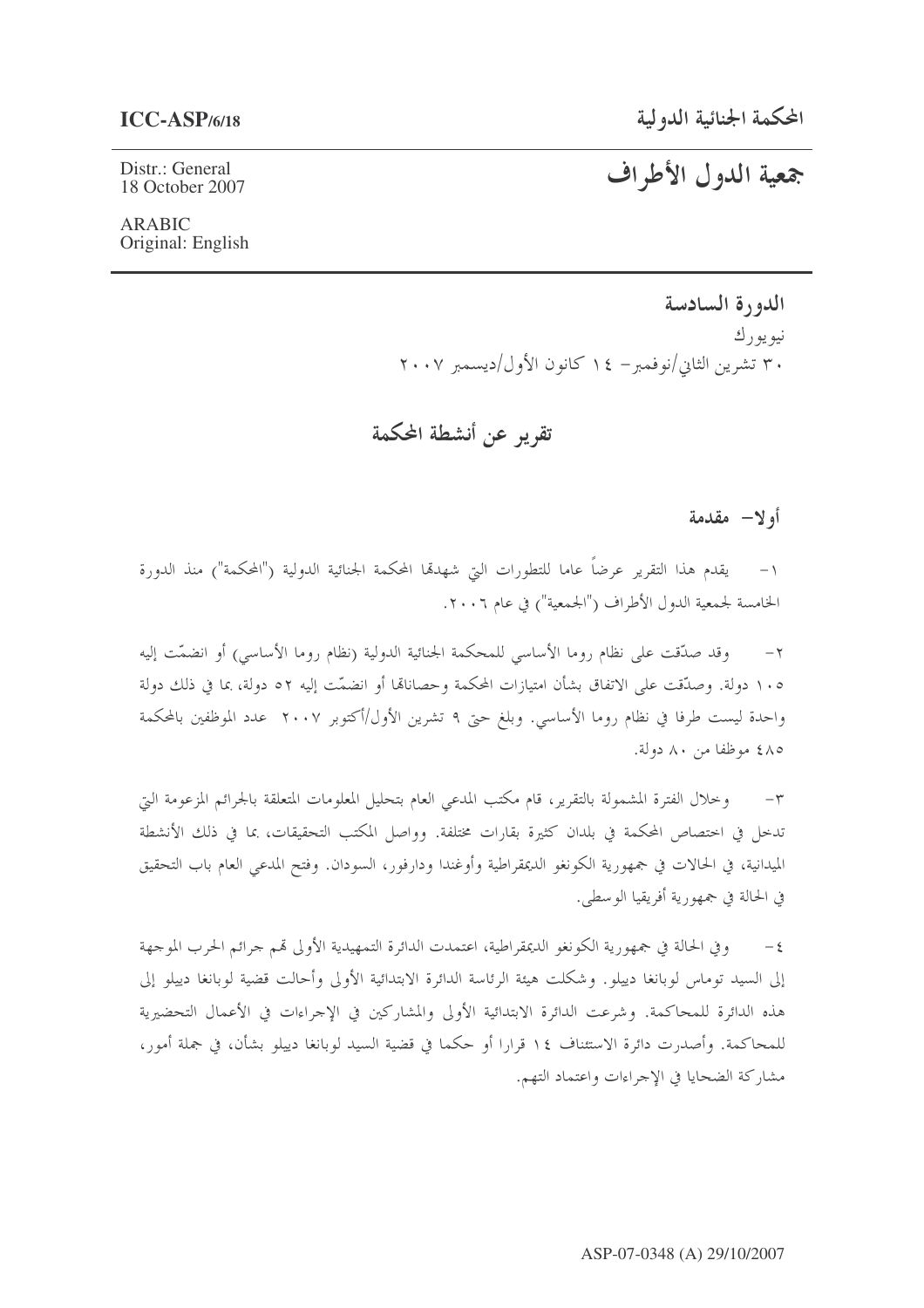وفي الحالة في أوغندا، لا تزال الإجراءات القضائية في قضية *المدع<sub>ن</sub> العام ضد جوزيف كوني، وفنسنت*  $-\circ$ *أوتى، وأوكوت أوديامبو، وراسكا لوكويا، ودومينيك أونغوين* حارية فيما يتعلق بمشاركة الضحايا في الإحراءات وحماية الضحايا والشهود. وحُفظت الدعوى بالنسبة للسيد لوكويا نظرا لوفاته. و لم تنفذ أوامر القبض الصادرة منذ تموز/يوليه ٢٠٠٥بشأن السيد كوين والسيد أويي والسيد أوديامبو والسيد أونغوين حتى الآن. وكشفت المحكمة عن طلبات القبض والتسليم المرسلة بشأن هؤلاء الأفراد إلى كل من أوغندا وجمهورية الكونغو الديمقراطية والسودان. و لم ينفذ أي أمر من الأوامر المعلقة المذكورة حتى تاريخ تقديم هذا التقرير.

وفي الحالة في دارفور، السودان، أصدرت المحكمة أوامر بالقبض على السيد أحمد محمد هارون (''أحمد  $-7$ هارون'') والسيد على محمد على عبد الرحمن (''على كوشيب'') بدعوى ارتكاهما جرائم ضد الإنسانية وجرائم حرب. وأرسلت المحكمة طلبات للقبض عليهما وتسليمهما إلى السودان، وجميع الدول الأطراف، وجميع الأعضاء في مجلس الأمن، ومصر واريتريا وإثيوبيا والجماهيرية العربية الليبية. و لم ينفذ حتى تاريخ تقديم هذا التقرير أي أمر من الأوامر المذكورة.

وفي الحالات في جمهورية الكونغو الديمقراطية وأوغندا ودارفور، السودان، قامت المحكمة بأنشطة توعية  $-\vee$ واسعة النطاق لإذكاء الوعى بأنشطة المحكمة وعملها.

وشرعت المحكمة في تنفيذ الخطة الإستراتيجية التي اعتمدقما وقامت بعرضها على الجمعية في عام ٢٠٠٦.  $-\lambda$ وساعد تنفيذ الخطة واستخدامها في إعداد الميزانية البرنامجية المقترحة لعام ٢٠٠٨ في تعزيز التنسيق بين الأجهزة والإدارة الداخلية للمحكمة. وأجرت المحكمة حوارا مع الجمعية من خلال الفريقين العاملين للمكتب في لاهاي ونيويورك بشأن الخطة الإستراتيجية وقضايا أحرى متصلة بولاية الفريقين العاملين.

ولا تتوقف مساهمة المحكمة في تحقيق أهداف نظام روما الأساسي على أنشطة المحكمة فحسب ولكنها  $-9$ تتوقف أيضا على مدى التعاون الدولي الذي توفره الدول والهيئات الأخرى، لاسيما فيما يتعلق بالقبض على الأشخاص وتسليمهم. ولا تملك المحكمة ولاية القبض على الأشخاص. فاحتفظت الدول الأطراف في نظام روما الأساسي بمذا الالتزام وهذا الحق للدول فقط. وأكدت تجربة المحكمة حلال الفترة المشمولة بالتقرير مرة أحرى أهمية التعاون الدولي الفعال، لاسيما فيما يتعلق بالقبض. وتواصل المحكمة تكريس جهود كبيرة لضمان التعاون من جانب الدول، لاسيما في تنفيذ أوامر القبض.

#### ثانيا— الأنشطة القضائية

تناولت المحكمة من بين الحالات والقضايا المختلفة ما يقرب من ١٤٠٠ حالة (مع المرفقات). والإجراءات  $-1$ . أمام المحكمة، من حيث المبدأ، علنية. وتعرض قرارات الدوائر وطلبات المشاركين على موقع المحكمة بالانترنت<sup>(١</sup>).

http://www.icc-cpi.int. (1)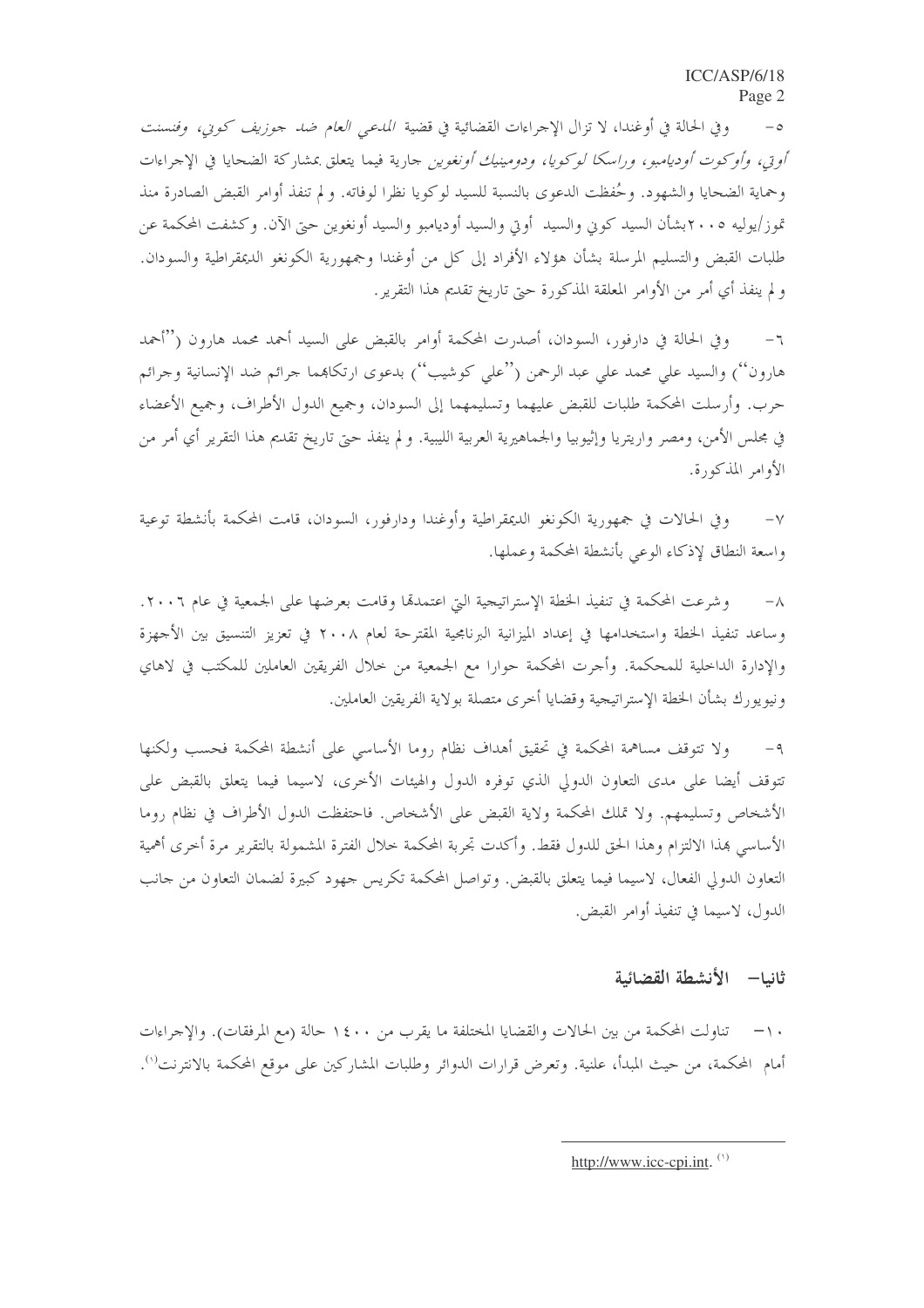وفي بعض الأحوال، تبقى الإجراءات والقرارات سرية فترة من الزمن، كما في حالة حماية سلامة الضحايا والشهود. ويغطى هذا التقرير المسائل العلنية فقط.

ألف – الحالة في جمهورية الكونغو الديمقراطية (*المدعى العام ضد توماس لوبانغا دييلو )* 

١١– في الدورة الخامسة لجمعية الدول الأطراف، شرعت الدائرة التمهيدية الأولى في النظر في اعتماد التهم الموجهة إلى السيد توماس لوبانغا دييلو. وفي ٢٩ كانون الثاني/يناير ٢٠٠٧، أصدرت المحكمة قرارها بوجود أسس معقولة تدعو إلى الاعتقاد بأن السيد لوبانغا دييلو ارتكب الجرائم المنسوبة إليه في قرار الاقمام. واعتمدت الدائرة نتيجة لذلك قمم جرائم الحرب الموجهة إلى السيد لوبانغا دييلو والمتعلقة بتجنيد الأطفال دون الخامسة عشرة من العمر إلزامياً أو طوعياً واستخدامهم للمشاركة فعلياً في أعمال القتال.

١٢ – والتمس كل من الدفاع والادعاء الإذن من الدائرة التمهيدية للطعن في القرار الصادر باعتماد التهم. ورفضت الدائرة التمهيدية هذين الطلبين في ٢٤ أيار/مايو ٢٠٠٧. وقدَّم الدفاع طعناً مباشراً إلى دائرة الاستئناف. ورفضت دائرة الاستئناف هذا الطلب في ١٣ حزيران/يونيه ٢٠٠٧.

١٣– وفي ٦ آذار/مارس ٢٠٠٧، شكَّلت هيئة الرئاسة الدائرة الابتدائية الأولى وأحالت قضية السيد لوبانغا دييلو إلى هذه الدائرة للمحاكمة. وبدأت الدائرة الابتدائية الإعداد للمحاكمة. وعقدت الدائرة ثلاث حلسات وتلقت عدة مذكرات من المدعى العام والدفاع والممثل القانوني للضحايا بشأن مسائل كثيرة منها مشاركة الضحايا في الإحراءات، والكشف عن الأدلة، وبروتوكول المحكمة الالكترونية. وواصل مكتب المدعى العام النظر في الأدلة التي جمعها لأغراض الكشف.

١٤ – وشارك أربع ضحايا في الإجراءات أمام الدائرتين التمهيدية والابتدائية ودائرة الاستئناف حسبما رأته الدائرة ذات الصلة مناسبا وفقا لنظام روما الأساسي. وحضر مع الضحايا ممثلان قانونيان وأدليا ببيانين أحدهما افتتاحي والآخر ختامي في حلسة اعتماد التهم أمام الدائرة التمهيدية وقدما مذكرات إلى الدائرة الابتدائية بشأن مسألة مشاركة الضحايا أثناء المحاكمة. وتمثل هذه القضية المرة الأولى في تاريخ محكمة جنائية دولية أو تاريخ المحاكم بوجه عام التي يشارك فيها الضحايا بصفتهم هذه في الإجراءات. وفي آب/أغسطس ٢٠٠٧، أصدرت الدائرة التمهيدية قراراً في الطلبات المقدمة من الضحايا في الحالة المتعلقة بجمهورية الكونغو الديمقراطية للمشاركة في الإجراءات.

١٥– ومارست المحكمة في الإجراءات المختلفة مسؤوليالها بشأن حماية حقوق الدفاع. وبعد اعتماد التهم، انسحب المحامي الأصلي للسيد لوبانغا دييلو من القضية. وانتدب المسجل محاميا للسيد لوبانغا دييلو لتمثيله في الإجراءات التي اتخذت أمام الدائرة التمهيدية للإذن له بالطعن في قرار الاعتماد وفي الإجراءات التي اتخذت أمام دائرة الاستئناف بشأن هذا الطعن. وقام السيد لوبانغا دييلو بعد ذلك بتعيين أحد لمحامين المدرجين بقائمة المحامين بالمحكمة كمحام جديد له.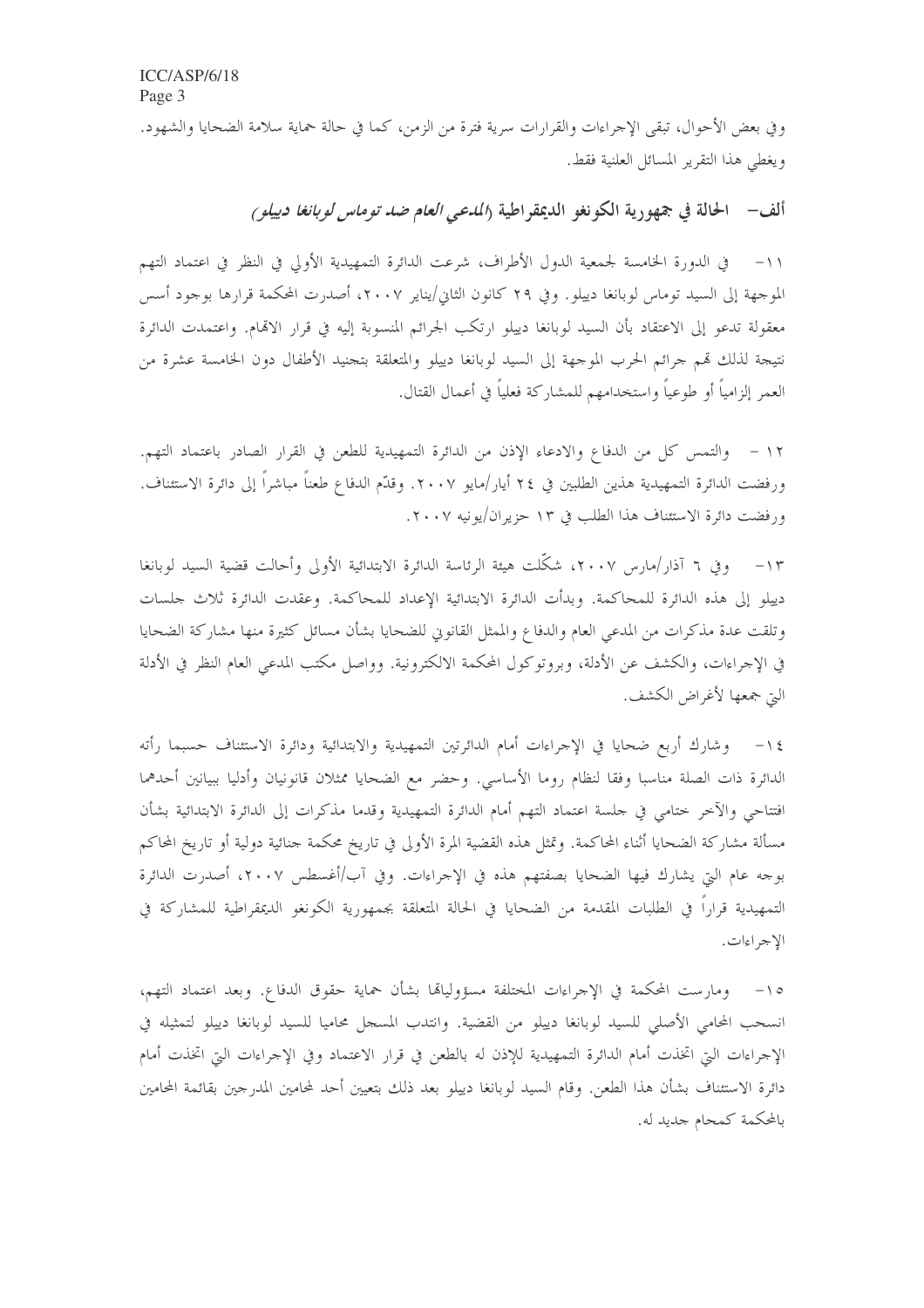#### الحالة في أوغندا (المدعى العام صد جوزيف كويي، وفيسنت أو تي، وأو كوت أو ديامبو ، و راسكا  $-$ باء لو کوي،ا و دومينيك أونغوين )

لم تتمكن المحكمة من إحراز تقدم كبير في الإحراءات المتعلقة بقضية *المدعى العام ضد جوزيف كوني،*  $-17$ وفنسنت أو تي، وأو كوت أو ديامبو ، و راسكا لو كو پا، و دومينيك أو نغوين بسبب عدم القبض على هؤ لاء الأشخاص أوتسليمهم. واستمرت مع ذلك الإجراءات المتعلقة بمذه القضية وعموما بمذه الحالة أمام الدائرة التمهيدية الثانية فيما يتصل، في جملة أمور، بمشاركة الضحايا وحماية الضحايا والشهود. وأصدرت هذه الدائرة حلال الفترة المشمولة بالتقرير ١١ قرارا عاما في الحالة أو القضية.

وفي ١١ تموز/يوليه ٢٠٠٧، حفظت الدائرة التمهيدية الثانية الإجراءات ضد السيد لوكويا بعد التأكد  $-1V$ من وفاته وأصبح بالتالي الأمر الصادر بالقبض عليه لاغيا.

### الحالة في دارفور، السودان (المدعى العام ضد على السيد أحمد محمد هارون ("أحمد هارون") جيہ -وعلى محمد على عبد الرحمن ("على كوشيب"))

١٨ – ي ٢٥ نيسان/أبريل ٢٠٠٧، أصدرت الدائرة التمهيدية الأولى أوامر بالقبض على السيد أحمد محمد هارون (''أحمد هارون'') والسيد على محمد على عبد الرحمن (''على كوشيب''). وقدم المدعى العام قبل ذلك في ٢٧ شباط/فيراير ٢٠٠٧ طلبا للأمر بمثولهما أمام المحكمة. وقررت الدائرة أن هناك أسسا معقولة للاعتقاد بأن السيد هارون ارتكب ٢٠ جريمة ضد الإنسانية و ٢٢ جريمة من جرائم الحرب، وأن السيد كوشيب ارتكب ٢٢ حريمة ضد الإنسانية و ٢٨ حريمة من حرائم الحرب.

وفي ٤ حزيران/يونيه ٢٠٠٧، أرسلت المحكمة طلبات إلى السودان وجميع الدول الأطراف في نظام روما  $-19$ الأساسي، وجميع الدول الأعضاء في مجلس الأمن، ومصر وإريتريا وإثيوبيا والجماهيرية العربية الليبية لإلقاء القبض علي كل من السيد هارون والسيد كوشيب وتسليمهما.

## ثالثا— التحليل والتحقيق والأنشطة الإجرائية

واصل مكتب المدعى العام التحقيق في حالات العنف الجارية. ولا تزال الظروف الصعبة في الميدان تشكل  $-\tau$ . تحديات كبيرة للمكتب وللجهات الداعمة له في المحكمة في الحالات الأربع المحالة إليها. وعلى وجه التحديد، يهدد العنف الجاري بانتظام سلامة ورفاه الضحايا والشهود وموظفي المحكمة وآخرين.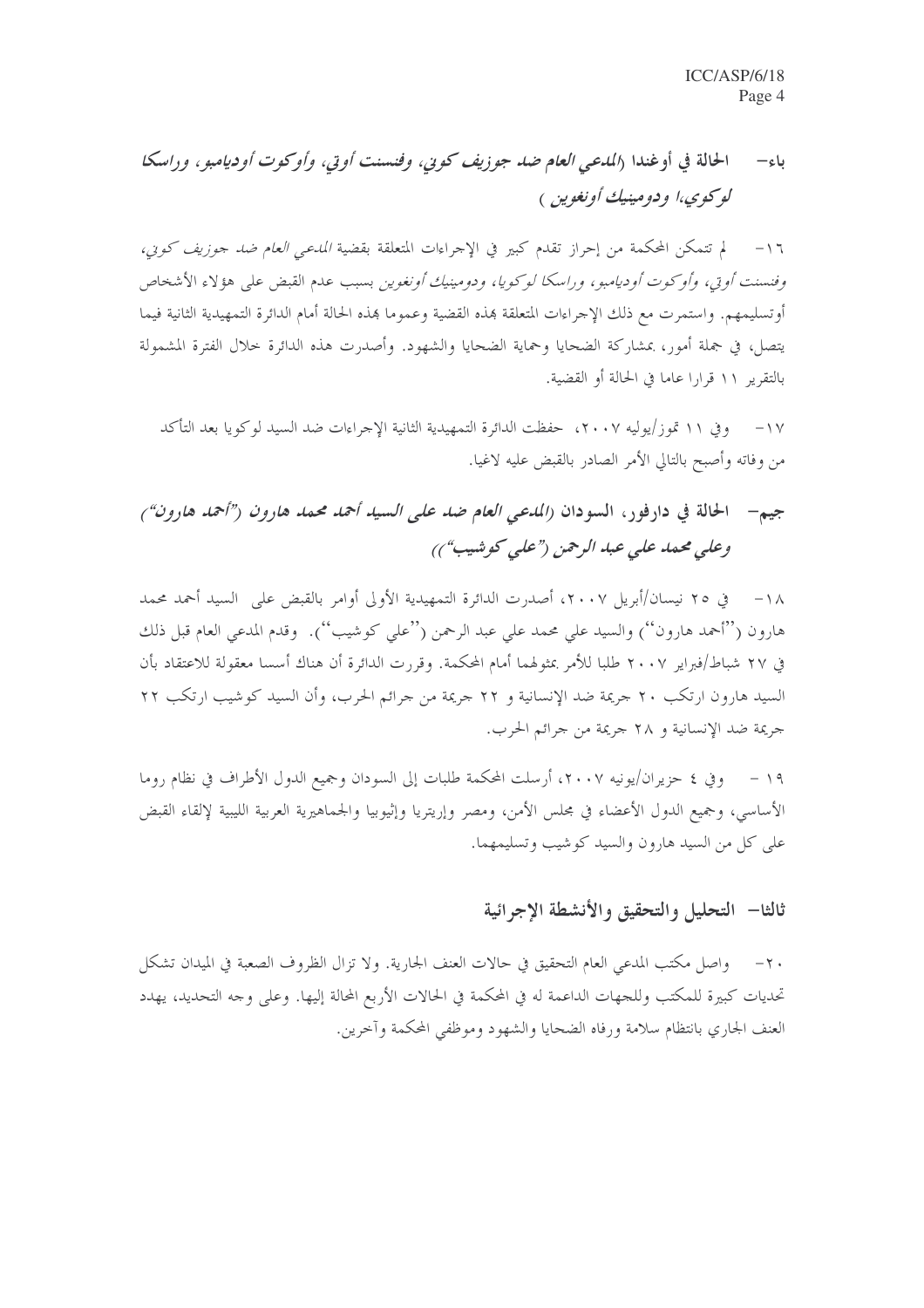#### ألف– الحالة في جمهورية الكونغو الديمقراطية

علاوة على قضية السيد لوبانغا دييلو، وإصل مكتب المدعى العام تحقيقاته في قضية ثانية تتعلق بجرائم  $-\tau$ يدعي أُلها ارتُكبت في مقاطعة إيتوري في جمهورية الكونغو الديمقراطية.

وواصل مكتب المدعى العام أيضا الاجراءات المطلوبة لاختيارعملية قضية ثالثة. ولتحقيق ذلك، قام  $-\tau$ المكتب برصد الحالة العامة في جمهورية الكونغو الديمقراطية وجمع المعلومات عن تحركات وأنشطة الجماعات المسلَّحة وعن الجرائم المزعومة التي تدخل في اختصاص المحكمة والتي يدعى ارتكاها في مقاطعات مختلفة من البلد ، وتشمل هذه الجرائم الترحيل القسري للسكان، والقتل العمد، والعنف الجنسي الجماعي.

باء– الحالة في أوغندا

٢٣– اختتم المدعى العام تحقيقه في الجرائم التي يدعى ارتكاها من حانب خمسة من زعماء حيش الرب للمقاومة. وواصل مكتب المدعى العام الاتصال مسبقا بالشهود للمحافظة على نتائج الأعمال السابقة. وواصل المكتب أيضا رصد الجرائم المرتكبة بعد صدور أوامر القبض.

٢٤ – وفيما يتعلق بالأفراد الذين صدرت بشأفمم أوامر بالقبض، قدم المكتب المساعدة لحكومة أوغندا للتأكد من وفاة السيد راسكا لوكويا. وتحقق المكتب أيضا من المعلومات الواردة بشأن الدعم المادي والمالي الذي يتلقاه هؤ لاءِ الأفراد من قنوات مختلفة.

٢٥– ولا تزال الحالة العامة في أوغندا قيد البحث. ويواصل المكتب تحليل الادعاءات المتعلقة بارتكاب جرائم من أشخاص خلاف الأشخاص الذين صدرت أوامر بالقبض عليهم، بما في ذلك الأفراد التابعين لقوات الدفاع الشعبية في أوغندا. وطلب المكتب معلومات من السلطات الأوغندية.

### جيم— الحالة في دارفور، السودان

قدم المدعى العام حلال الفترة التي انقضت منذ تقديم تقريره الأخير إلى الجمعية إفادتين إلى مجلس الأمن،  $-\tau$ الأولى في ١٤ كانون الأول/ديسمبر ٢٠٠٦ والثانية في ٧ حزيران/يونيه ٢٠٠٧، بشأن التقدم في أنشطته عملا بقرار مجلس الأمن ١٥٩٣ (٢٠٠٥).

٢٧– وأبلغ المدعى العام مجلس الأمن في تقريره المقدم في ٦ كانون الأول/ديسمبر ٢٠٠٦ بأن مكتبه سيستوفي أحد التحقيقات وسيواصل جمع أدلة كافية لتحديد الأشخاص الذين يتحملون القدر الأكبر من المسؤولية عن بعض الجرائم الشديدة الخطورة في دارفور. وأفاد بأنه يعتزم وضع الصيغة النهائية للبيان الذي سيقدمه للمحكمة في شباط/فبراير ٢٠٠٧.

٢٨ – وحيَّ الآن، قام المكتب بما يزيد علي ٧٠ بعثة إلى ١٧ بلدا مختلفا، وفرز مئات الشهود المحتملين وأجرى ما يزيد على ١٠٠ مقابلة رسمية مع الشهود. وأفاد المدعى العام أيضا بأنه جاري اتخاذ خطوات لحماية الضحايا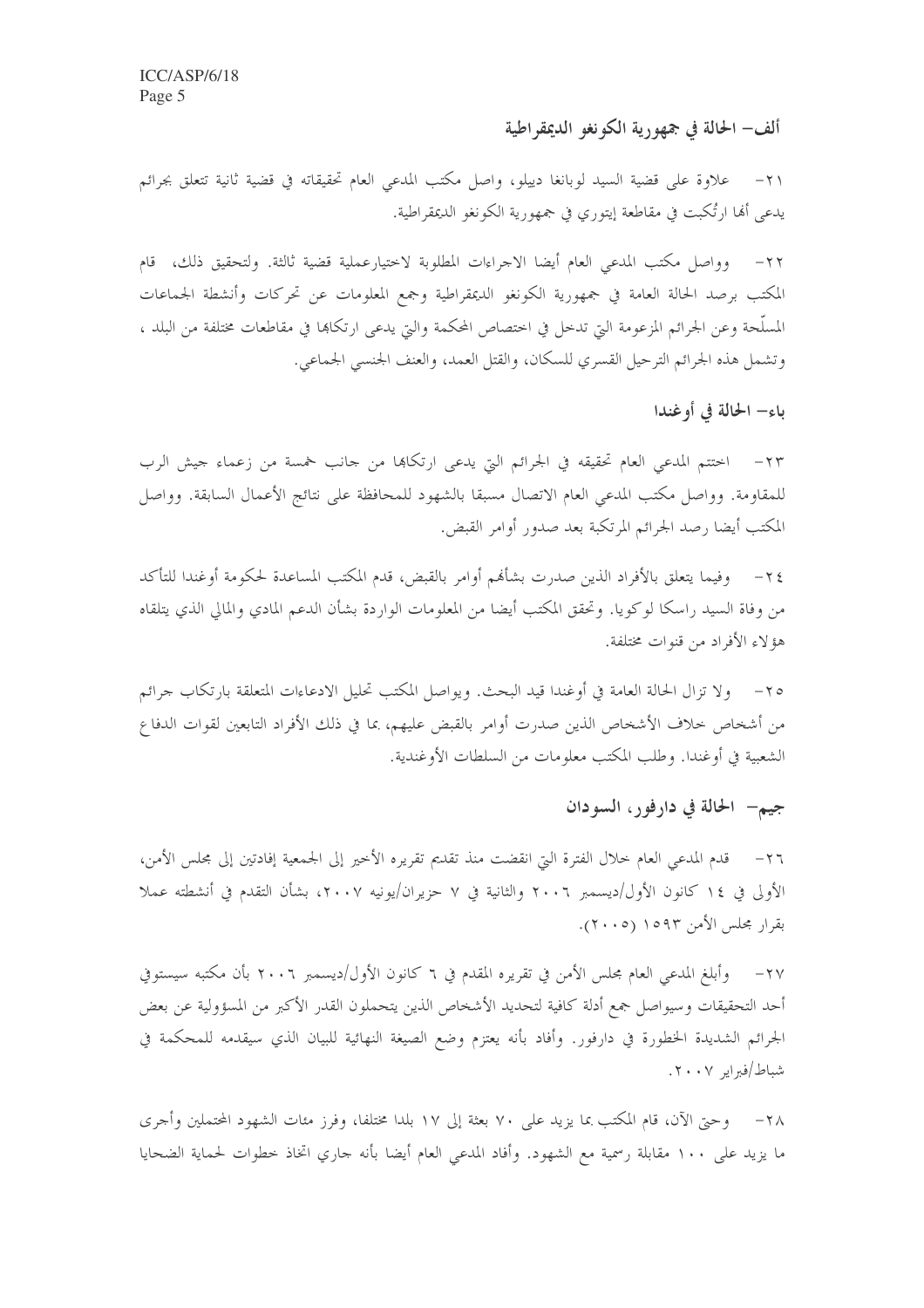والشهود في الميدان. وأفاد المدعى العام بأن المكتب سيرسل وفدا إلى الخرطوم في كانون الثاني/يناير ٢٠٠٧ لجمع مزيد من المعلومات. ويبين التقرير أيضا الخطوات الجاري اتخاذها للتعاون مع الحكومة السودانية والحصول على الدعم من الأمم المتحدة والاتحاد الأفريقي وغير ذلك من المنظمات.

٢٩– وقام المكتب في الفترة من ٢٧ كانون الثاني/يناير إلى ٧ شباط/فبراير ٢٠٠٧ ببعثة لجمع المزيد من المعلومات عن الإجراءات الوطنية في السودان.

٣٠- وفي ٢٧ شباط/فبراير، قدم المدعى العام أدلة للقضاة لطلب إصدار أوامر بمثول السيد هارون والسيد كشيب أمام المحكمة. وفيما يتعلق بالمقبولية، أفاد المدعى العام بأن "التحقيقات الجارية حاليا في السودان لا تشمل نفس الأشخاص ونفس السلوك قيد البحث أمام المحكمة. وبينما تتعلق التحقيقات بأحد الفردين المشار إليهما في هذا الطلب فإلها لا تتعلق بنفس السلوك موضوع الدعوى المعروضة على المحكمة: فلا تتعلق الإحراءات الوطنية بنفس الأحداث وهي تعالج بوضوح نطاقاً أقل اتساعا من السلوك"<sup>(٢)</sup>.

وبعد صدور الأمر بالقبض من الدائرة التمهيدية الأولى، واصل المكتب التحقيق استعدادا للمحاكمة.  $-\tau$ وإجمالا، قام المكتب بأكثر من ١٠٠ بعثة إلى ما يقرب من ٢٠ بلدا.

وفي بيانه المقدم إلى مجلس الأمن في ٢٧ حزيران/يونيه ٢٠٠٧، عرض المدعى العام المسألة الخاصة بالسيد  $-\tau \tau$ هارون والسيد كوشيب بالتفصيل، وأكد أن الهدف الذي يرمى إليه هو مثولهما أمام المحكمة وأن هذا التحدي الكبير يتطلب من الجميع تعاونا غير مشروط. وقال في هذا البيان إنه "يجب على مجلس الأمن والمنظمات الإقليمية الاضطلاع بدور رائد في مناشدة السودان إلقاء القبض على الشخصين المذكورين وتسليمهما إلى المحكمة. ولدى دولة السيادة الوطنية، السودان، الواحب القانوين للقيام بذلك والقدرة على التنفيذ. ونحن نعول على كل دولة بأن تنفذ أمر القبض وبأن تلقى القبض على أي من الشخصين يدخل أراضيها"<sup>(٣)</sup> . وقال أيضا إنه يواصل مراقبة الوضع الراهن، الذي وصفه بأنه منذر بالخطر، ويوحد في الإقليم أربعة ملايين شخص في حاجة إلى مساعدات إنسانية، ومليونان من الأشخاص المشردين داخليا، وأن "ثمة ادعاءات بأن الحكومة السودانية كانت تشن غارات جوية بشكل عشوائي ومفرط طوال الفترة الممتدة من كانون الأول/يناير حتى نيسان/أبريل، مع تعرَّض بعض القرى لقصف جوي بالقنابل على مدى عشرة أيام؛ […] ادعاءات تتعلق بجرائم ارتكبتها قوات التمرد،من ضمنها جرائم ارتكبت ضد الموظفين الدوليين، […] تقارير عن اعتداءات على الأشخاص المشردين داخليا، ولاسيما تقارير عن اغتصاب النساء اللائم ٍ يغامرٍ ن بالخروج من المخيمات؛ [و] معلومات عن اشتباكات محلية ، يدعى بأن سبب بعضها يرجع إلى مساع لمكافأة الذين يتآزرون من الميليشيا/الجنجويد"<sup>(٤)</sup>، وأشار المدعى العام إلى أن السيد هارون يتحكم في هذا الموقف.

(٤) المرجع نفسه.

<sup>(</sup>٢) طلب المدعى العام بموجب المادة ٥/ ٥(٧)، ICC-02/05، ٢٦ شباط/فبراير ٢٠٠٧، الفقرة ٢٦٧.

<sup>(</sup>٣) بيان المدعى العام أمام مجلس الأمن.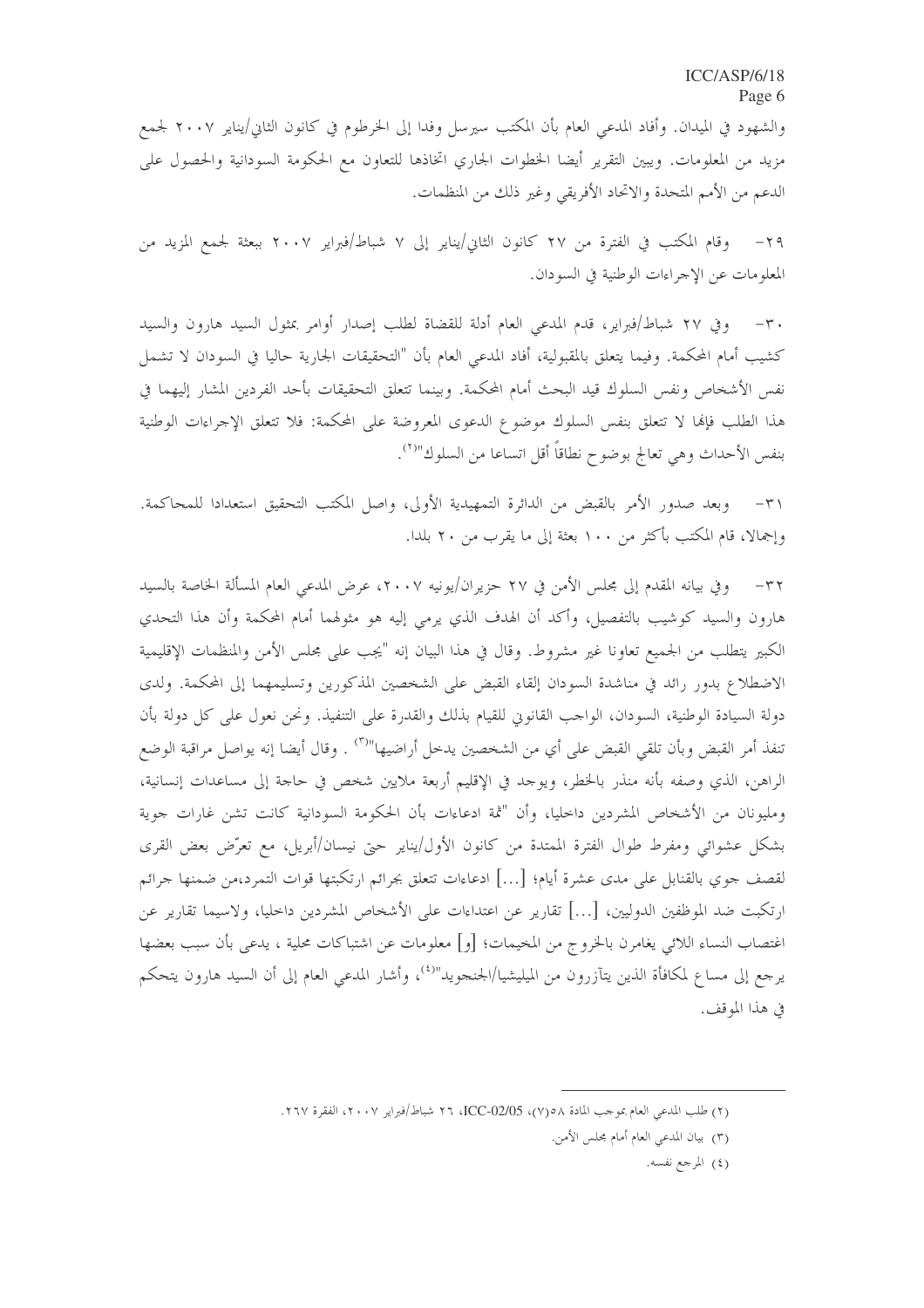### دال –الحالة في جمهو رية أفريقيا الوسطى

٣٣ – في ٢٢ أيار/مايو ٢٠٠٧، أعلن المدعي العام أنه قرر فتح باب التحقيق في الحالة في جمهورية أفريقيا الوسطى بعد الإحالة من الدولة الطرف. وتلقى المدعى العام معلومات هامة من منظمات غير حكومية أيضا. وعرض مكتب المدعى العام، يوم صدور الإعلان، مذكرة معلومات على موقع المحكمة بالانترنت<sup>(٥</sup>).

وجاء قرار المدعى العام عقب تحليل مستفيض للمعلومات المتاحة التي أدت إلى البت بأن اختصاص  $-\tau$  { المحكمة ومقبولية الدعوى ومصالح متطلبات إقامة العدل بموجب نظام روما قد استوفيت. وأفاد المدعى العام بأن التحقيق سيركز على العنف الذي وقع في عامي ٢٠٠٢ و ٢٠٠٣، بما في ذلك حملة العنف الجنسبي الجماعي. ويرصد المكتب أبضا الجرائم التي وقعت منذ عام ٢٠٠٥.

#### هاء– أنشطة التحليل

٣٥– يواصل مكتب المدعى العام الوفاء بالتزامه بتحليل البلاغات المفتوحة المصدر التي يتلقاها بشأن الجرائم المزعومة التي تدخل في اختصاص المحكمة. وتلقى المكتب في الفترة المشمولة بالتقرير ٤٢٨ بلاغا بشأن جرائم يدعي ارتكاها في الفترة من ا كانون الثاني/يناير إلى ٤ تشرين الأول/أكتوبر ٢٠٠٧ وأصبح بذلك مجموع عدد البلاغات التي تلقاها المكتب ٢٨٨٩ بلاغا. ورُفضت الأغلبية العظمى من هذه البلاغات لخروجها بوضوح عن اختصاص المحكمة. ولا يزال التحليل جاريا بشأن عدد من الحالات، من بينها الحالة في كوت ديفوار، وهي دولة غير طرف في نظام روما الأساسي، بعدما قدمت أعلانا بقبول اختصاص المحكمة. ووفقا لسياسة المكتب، لا ينظر المكتب إلا في البلاغات المفتوحة المصدر المحالة إليه من أصحاب البلاغات.

وأدى تحليل الحالة في جمهورية أفريقيا الوسطى إلى فتح باب التحقيق على النحو الموضح أعلاه. وفي  $-\tau$ الحالات الباقية، يواصل المكتب تقييم الجرائم المدعى ارتكاها وتحليل الاختصاص والمقبولية وما إذا كان فتح باب التحقيق في مصلحة العدالة.

٣٧– ولم تسمح السلطات في كوت ديفوار بقيام بعثة مقررة لهذا البلد. وطلب المدعى العام من السلطات في كوت ديفوار تسهيل القيام بمذه البعثة والتمس مساعدة الأمم المتحدة في هذا الشأن. وسيقوم المدعى العام بزيارة کولومبیا اعتبارا من ۱۷ تشرین الأول/أکوبر ۲۰۰۷.

#### <sub>(</sub> ابعا – التوعية

٣٨- بعد عرض الخطة الإستراتيجية للتوعية (ICC-ASP/5/12) على الجمعية في دورقما الخامسة، شرعت المحكمة في عام ٢٠٠٧ في تطبيق الخطة على الحالات المختلفة. وقامت المحكمة بإذكاء الوعي بأنشطتها وعملها في

http://www.icc-cpi.int/library/press/pressreleases/ICC-OTP-BN-20070522\_A\_EN.pdf. (0)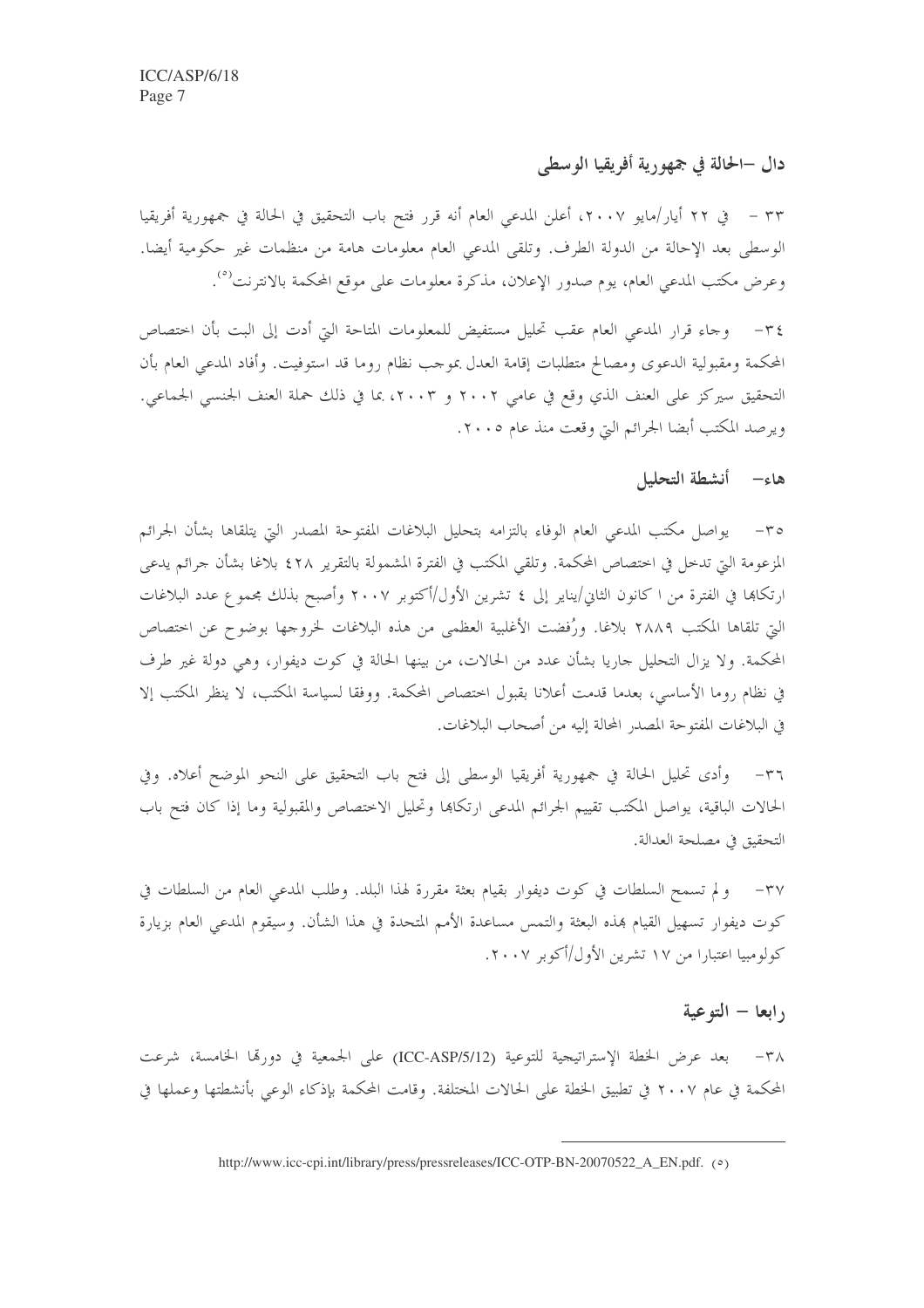ثلاث حالات من الحالات الأربع قيد التحقيق (جمهورية الكونغو الديمقراطية وأوغندا ودارفور، السودان). وبعد فتح باب التحقيق في الحالة في جمهورية أفريقيا الوسطى، أجرت المحكمة تقييما للفرص المتاحة للتوعية في هذا البلد، وحددت الجمهور المستهدف، وأحرت اتصالات مع وسائط الإعلام المحلية، وشرعت في وضع استراتيجية قطرية المنحى للتوعية.

٣٩– وفيما يتعلق بالحالة في جمهورية الكونغو الديمقراطية، أعطت المحكمة الأولوية لأنشطة التوعية في منطقة إيتوري، وهي المنطقة التي شهدت الجرائم الواردة في قرار الاقمام الصادر ضد السيد لوبانغا دييلو. ونظمت المحكمة ٤٧ لقاء إعلاميا وشارك موظفون من المحكمة في لقاءات نظمتها هيئات أخرى. وشارك أكثر من ١٨٠٠ شخص في حلقات العمل واللقاءات الإعلامية التي نظمتها المحكمة. وأحرت المحكمة معظم أنشطة التوعية عن طريق الحملات الإعلامية، وبوجه خاص عن طريق البرامج الإذاعية التفاعلية. وبلغ عدد الأشخاص المستمعين والمشاهدين لهذه البرامج وفقا لتقديرات محطات الإذاعة والتلفزيون نحو ١٫٨ مليون شخص بالنسبة للإذاعة و ٤٠٠٠ شخص بالنسبة للتلفزيون. وأدت الجمهود التي بذلتها أحهزة التوعية في المحكمة إلى زيادة المعرفة بأنشطة المحكمة وزيادة التغطية في إيتوري وكينشاسا.

٤٠ – وحرصت المحكمة بوجه خاص على إحاطة السكان المحليين علما بالإجراءات المتعلقة بقضية السيد لوبانغا دييلو. وأذاعت القرار الصادر باعتماد التهم الموجهة إليه في جمهورية الكونغو الديمقراطية وفي جميع أنحاء أفريقيا وأوروبا أيضا. واتخذ فريق التوعية التابع للمحكمة والمقيم في جمهورية الكونغو الديمقراطية الترتيبات اللازمة لنقل حلسة الاعتماد إلى الصحفيين والمنظمات غير الحكومية في إيتوري. واتخذت المحكمة أيضا الترتيبات اللازمة لحضور أربعة صحفيين من جمهورية الكونغو إلى لاهاي لتغطية الإحراءات القضائية. ولتيسير فهم الإحراءات، أحرى المسؤولون والموظفون بالمحكمة مقابلات مع ممثلي وسائط الإعلام المطبوعة والإلكترونية طوال عملية الاعتماد. وركّزت المحكمة في مقابلاڤما على نقاط رئيسية في الإحراءات القضائية مثل افتتاح الجلسة وإصدار القرار. وأطلع فريق التوعية التابع للمحكمة الصحفيين في جمهورية الكونغو الديمقراطية على الجوانب الإجرائية لعملية الاعتماد قبل الجلسة.

٤١ – وفيما يتعلق بالحالة في أوغندا، أعطت المحكمة الأولوية للتوعية في الأجزاء الشمالية والشمالية الشرقية من البلد، وركزت بوجه خاص على إذكاء الوعي بين الأشخاص الذين يعيشون في مخيمات المشردين داخليا. وشارك أكثر من ٦٠٠٠ شخص في اللقاءات التيّ قامت ها المحكمة. ولزيادة تأثير التوعية، قام فريق التوعية التابع للمحكمة والمقيم في أوغندا بتدريب رؤساء المخيمات المتطوعين على أنشطة المحكمة. وشاركت المحكمة أيضا في برامج إذاعية أسبوعية. وطبقا لتقارير الرصد المقدمة من المحكمة والبيانات الواردة في دراسات مستقلة، زادت نسبة التغطية التي قامت بما المحكمة في المنطقة من ٢٥ في المائة من السكان إلى نحو ٧٠ في المائة منهم.

٤٢ - وفيما يتعلق بالحالة في دارفور، السودان، لم تتمكن المحكمة من التوعية في دارفور لأسباب أمنية. وقامت المحكمة بسبعة أنشطة للتوعية من بينها الزيارة التي قام ها المسجل لأربعة مخيمات للاجئين في تشاد وأربع حلقات عمل في مناطق أحرى. وأنشأت المحكمة أيضا شبكة غير رسمية لتبادل المعلومات مع السكان المحليين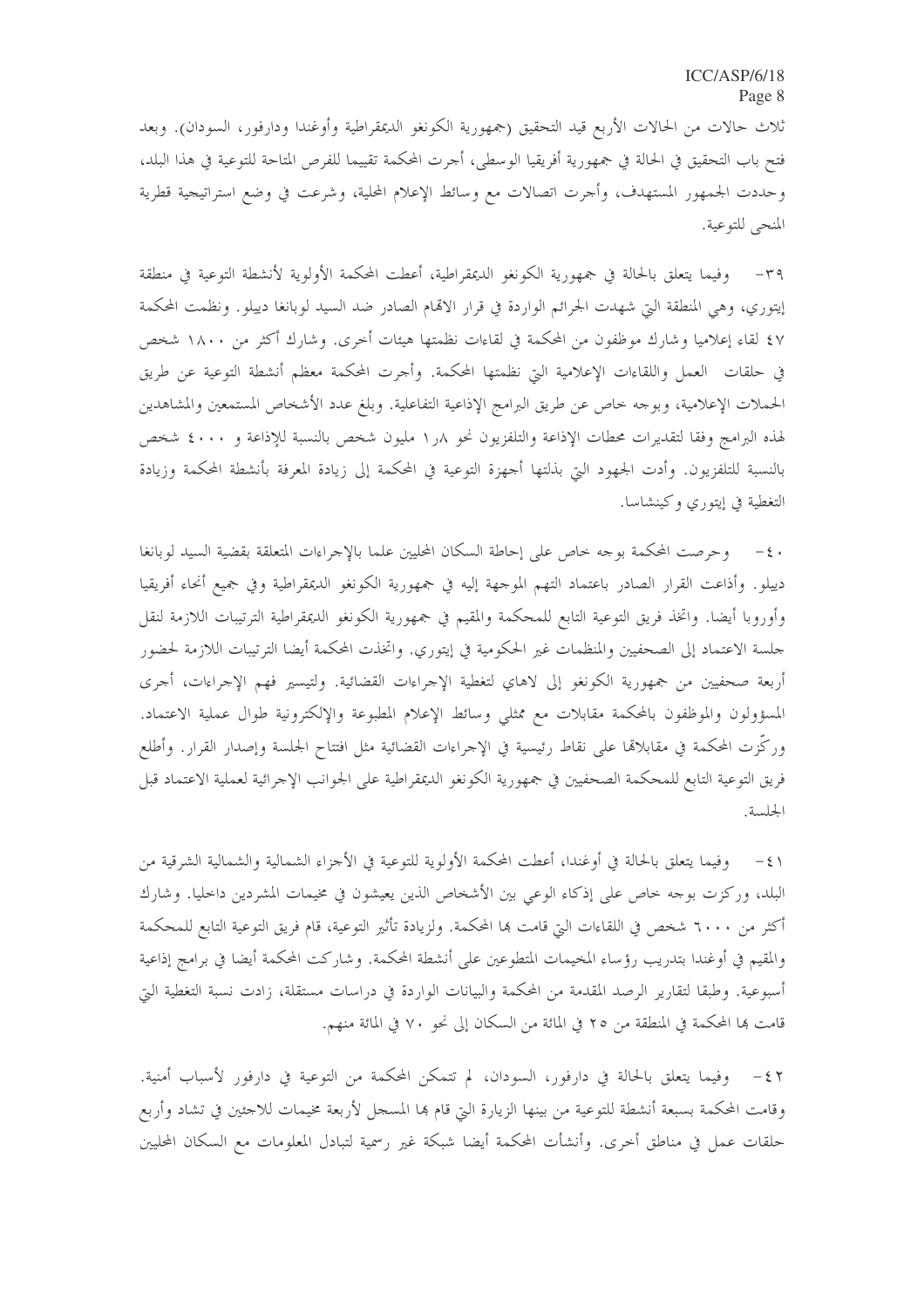واستخدمت وسائط الإعلام لإذكاء الوعي بدورها وأنشطتها. وكرس مكتب المدعى العام جهودا خاصة لإعلام الجمهور المتحدث باللغة العربية عن طريق وسائط الإعلام العربية والسودانية الوطنية والدولية، وعن طريق زيارات للمنطقة، بما في ذلك إلى أبو ظبي والقاهرة.

### خامسا– تمتين التعاون الدولي

٤٣ – وقعت المحكمة، في ٧ حزيران/ يونيه ٢٠٠٧، اتفاق المقر مع الدولة المضيفة، هولندا. وسيبدأ نفاذ هذا الاتفاق بعد اعتماده من قبل البرلمان الهولندي. وينظم اتفاق المقر العلاقة مابين المحكمة والدولة المضيفة بما في ذلك، في جملة أومر، التعاون بين المحكمة والدولة المضيفة، ونقل المعلومات، والأدلة المحتملة والأدلة الداخلة إلى الدولة المضيفة أو الخارجة منها والامتيازات والحصانات والتسهيلات الممنوحة للمحكمة ولموظفيها وللمسؤولين المنتخبين وللضحايا والشهود وغيرهم من الأشخاص الذين يلزم حضورهم بمقر المحكمة.

٤٤- وفيما يتصل بتحقيقات وإجراءات المحكمة، يفرض نظام روما الأساسي التزامات محددة على الدول الأطراف بأن تتتعاون مع المحكمة وتوفر لها الدعم. ويوفر الباب ٩ من النظام الأساسي بوحه خاص الإطار القانويي للتعاون الدولي والمساعدة القضائية ويشترط على الدول الأطراف أن تتعاون، وفقا لأحكام هذا النظام الأساسي، تعاونا تاما مع المحكمة فيما تجريه، في إطار اختصاصها، من تحقيقات في الجرائم والمقاضاة عليها. ويجوز للدول أيضا أن تضع ترتيبات تكميلية لتقديم دعم محدد إلى المحكمة ويمكنها أن توفر مزيدا من الدعم العام من أجل إيجاد بيئة تشجع على تعاون سائر الدول أو المنظمات الدولية. وقد سعت المحكمة باستمرار، حلال الفترة المشمولة بمذا التقرير ، لتنمية التعاون الذي تحظى به من الدول والمنظمات الدولية.

٤٥– ووفقا للمادة ٨٧، يتم الإبقاء على سرية معظم طلبات المحكمة المتعلقة بالتعاون. وقد تقدمت المحكمة بطلبات تخص التعاون أو المساعدة القضائية من عديد الدول والمنظمات الدولية وحظيت بمذا التعاون أو المساعدة. بيد أن هناك طلبات بالتعاون لها أهميتها الكبيرة، منها بالخصوص طلبات إلقاء القبض على الأشخاص أو تسليمهم لم تقع تلبيتها. ومن بين طلبات إلقاء القبض السبعة القائمة في بداية الفترة المشمولة بمذا التقرير، لم ينفذ أي منها (أصبح طلب منها غير ذي موضوع بعد وفاة الشخص المطلوب). وعدم القبض على الأشخاص منع المحكمة من تحقيق أي تقدم مادي في الاجراءات المتعلقة بمذه القضايا.

وقد أثارٍ مسؤولوٍ المحكمة مسألة الأهمية التي يكتسبها تنفيذ أو أمرٍ القبض في الاتصالات الثنائية التي  $-\xi$  ٦ أحروها مع ممثلي الدول والمنظمات الدولية في المحافل المتعددة الأطراف وفي المنتديات العامة.

٤٧ – كما اضطلع مكتب المدعى العام بالعديد من الأنشطة من أحل تحفيز التعاون الدولي والإقليمي على تنفيذ أوامر القبض. وأكد المدعى العام تكرارا وعلنا في مناسبات شتى<sup>(٦)</sup> موقفه كما عبر عنه في جمعية الدول الأطراف

<sup>(</sup>٦) خطاب نیورمبرغ، ٢٤ حزیران/ یونیه ٢٠٠٧،

http://www.icc-cpi.int-organs/otp/speeches-LMO\_nuremberg\_20070625\_English.pdf.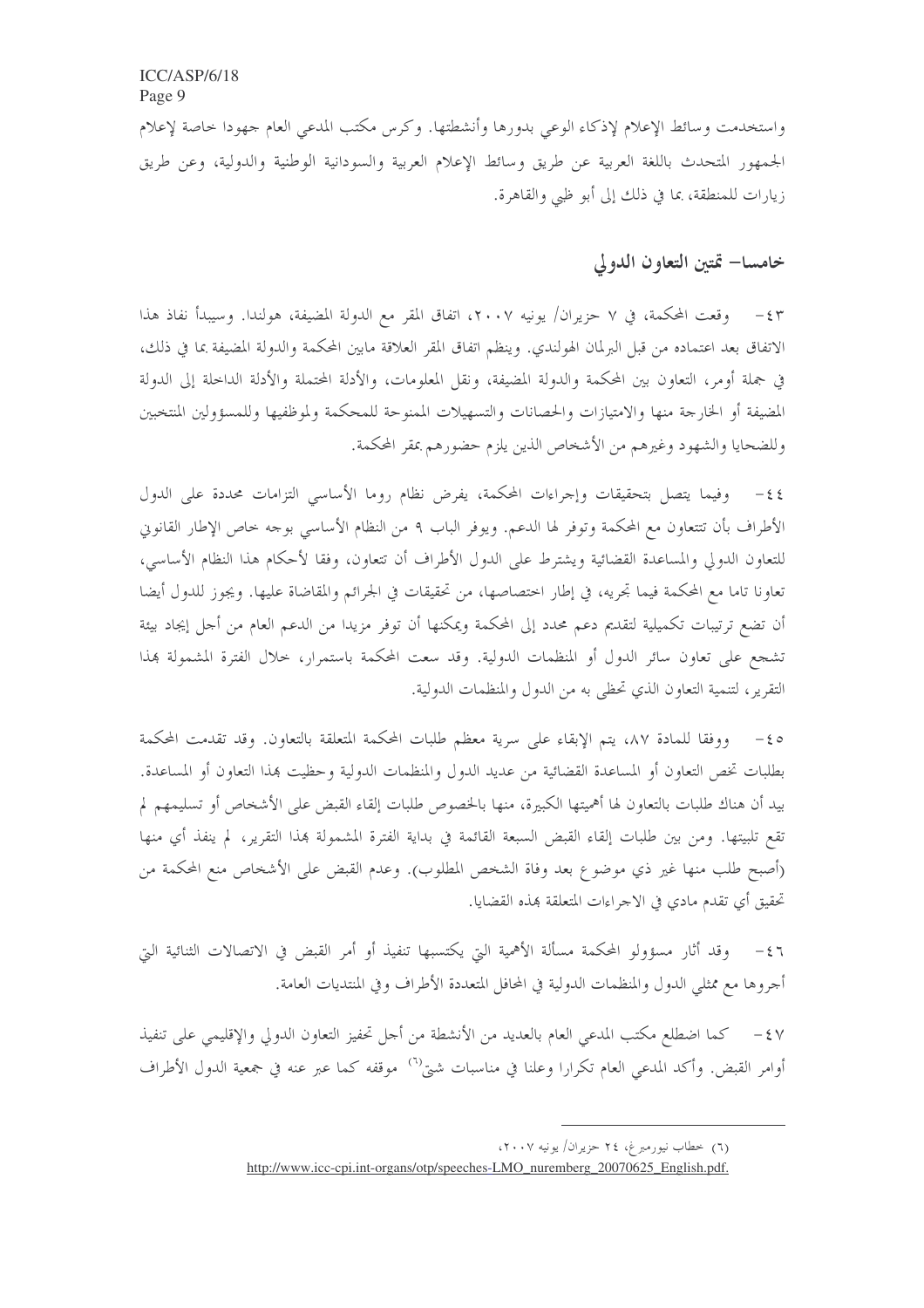في عام ٢٠٠٦ والمنادي بضرورة تنفيذ أوامر القبض المتبقية. وقد احتمع المدعى العام في حزيران/ يونيه بوزير الأمن الأوغندي، السيد آماما مبابازي. وحث على أن تتخذ تدابير تعاونية فيما بين البلدان المعنية، وبالذات جمهورية الكونغو الديمقراطية وأوغندا لتأمين القبض على الأشخاص المعنيين. وقد تمت إحاطته علما بآخر التطورات ذات الصلة بمفاوضات السلم وأكد من حديد في هذه المناسبة بأن مكتب المدعى العام لن يكون بأي حال من الأحوال طرفا في العملية. وقد كان موضوع القبض على الأشخاص والدعم الممكن أن تقدمه بعثة الأمم المتحدة في جمهورية الكونغو الديمقراطية موضوع اجتماعين عُقدا بوكيل الأمين العام المعنى بعمليات حفظ السلم، السيد حون ماري غيهينو. وقد حرى التعبير في كلتا المناسبتين عن الدعم الذي تبديه الأمم المتحدة.

٤٨ – وما فتئ المدعى العام يبذل، منذ حزيران/ يونيه، جهودا متواصلة لبث الوعي بالحاجة للتعاون مع المحكمة على تنفيذ أوامر القبض في حالة دارفور، السودان. ومن بين الجهود التي بُذلت الاجتماعات عالية المستوى التي عُقدت مع كبار المسؤولين في الأمم المتحدة بمن فيهم الأمين العام للأمم المتحدة، ومع مسؤولي الاتحاد الإفريقي وجامعة الدول العربية، بمن فيهم الأمين العام لجامعة الدول العربية عمرو موسى. كما عقد المدعى العام اجتماعات رفيعة المستوى مع ممثلي الدول الأطراف والدول غير الأطراف والمنظمات غير الحكومية. وانتهز الأمين العام هذه الفرص لإثارة موضوع أوامر القبض عشية التئام اجتماع القمة لمحلس الأمن التابع للأمم المتحدة بشأن إفريقيا والاجتماع الثاني لفريق الاتصال الموسع بشأن دارفور وكلاهما عُقدا في أيلول/ سبتمبر بمدينة نيويورك. وسوف يواصل المدعى العام عقد مثل هذه الاحتماعات حتى موعد التقرير المقبل المقدم إلى مجلس الأمن المقرر ليوم ٥ كانون الأول/ ديسمبر ٢٠٠٧.

٤٩ – واصلت المحكمة التفاوض مع الدول الأطراف لإبرام ترتيبات إضافية بشأن قضايا محددة تتعلق بالتعاون ومنها بالدرجة الأولى حماية الشهود وإعادة توطينهم وإنفاذ الأحكام الصادرة.

٥٠ – وقد عقدت المحكمة، حتى لحظة تقديم هذا التقرير، سبعة اتفاقات مع الدول الأطراف بشأن حماية الشهود وإعادة توطينهم وتمت المحافظة على سرية هذه الاتفاقات لأسباب أمنية. وتدعو الحاحة الماسة إلى إبرام المزيد من مثل هذه الاتفاقات. ومنذ ١٧ تشرين الأول/ أكتوبر ٢٠٠٦ تزايد بثلاثة أمثاله عدد الأفراد الملتمسين للحماية كما بلغ عدد الأفراد الذين شملهم بالقبول برنامج حماية المحكمة سبعة أمثاله، وذلك بالأساس بسبب التطورات التي تشهدها الحالة في جمهورية الكونغو الديمقراطية والحالة في دارفور، السودان. وحقيقة أن الأفراد الذين صدرت بحقهم أوامر قبض ما زالوا طلقاء يُضفى أهمية أكبر على تأمين تدابير الحماية الملائمة.

٥١ – ولم تُبرم أي اتفاقات بشأن إنفاذ الأحكام الصادرة برغم تواصل المفاوضات مع دول عديدة. وحتى لحظة تقديم هذا التقرير لم يُبرم من الاتفاقات سوى اتفاق واحد بين المحكمة ودولة طرف ذي صلة بإنفاذ الأحكام.

٥٢ – واصلت المحكمة عملها مع الدول الأطراف من أجل تنمية الفهم والوعى باحتياجات المحكمة وبالكيفية الَّتِي يمكن هِا للدول الأعضاء أن توفُّر الدعم الإضافي. وقامت المحكمة، بناء على طلب مكتب الجمعية، بإعادا تقرير موحد عن مسألة التعاون الذي يحدد أولويات المحكمة. وأجرت المحكمة حوارا إيجابيا حول قضية التعاون مع المكتب من خلال فريقيه العاملين في لاهاي ونيويورك.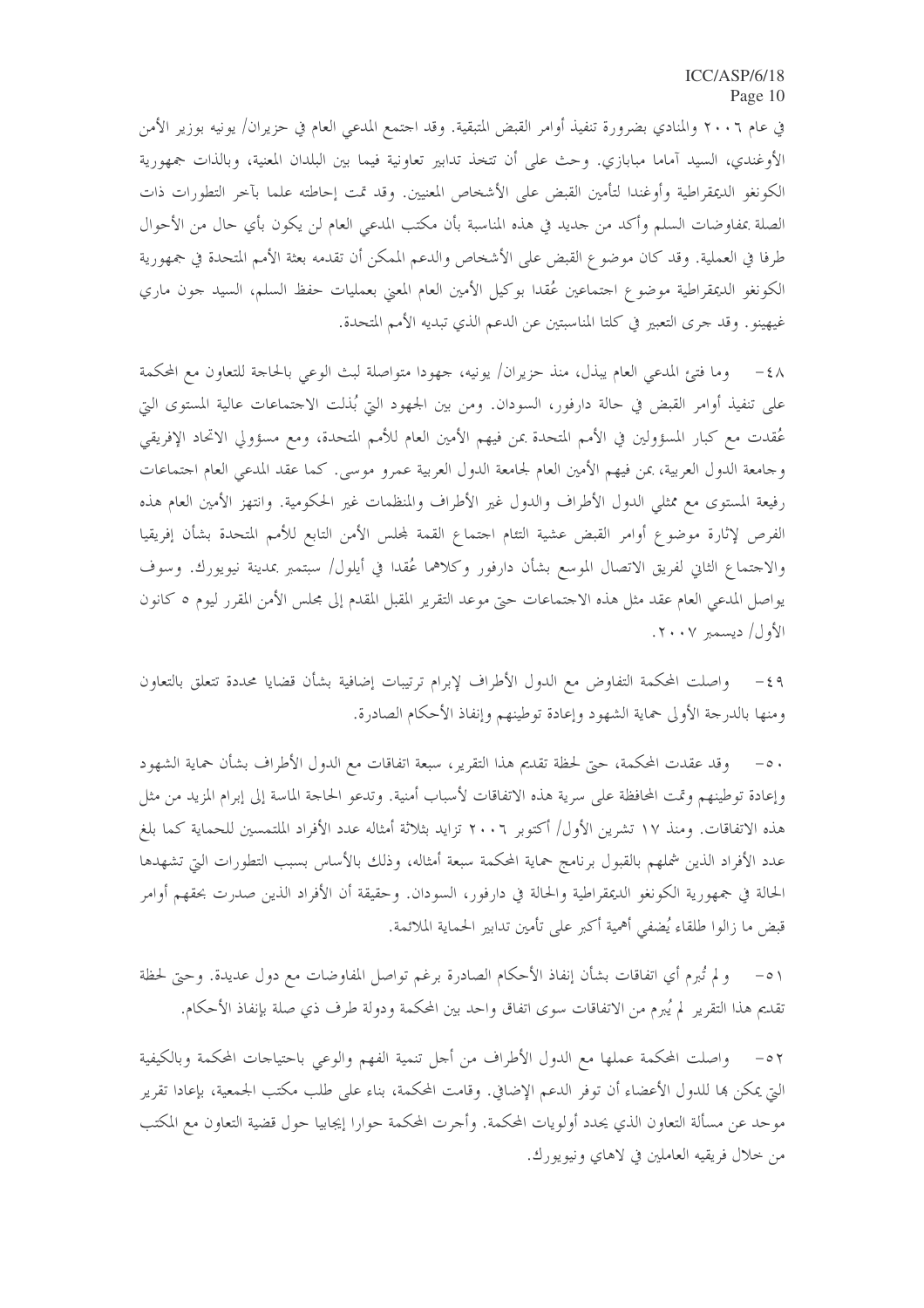٥٣ – وشددت المحكمة بشكل متزايد على ضرورة التعاون بالإحاطات الإعلامية الدبلوماسية المنتظمة التي تقوم ها في لاهاي وبروكسل وأثناء الاحتماعات بممثلي الدول والمنظمات الدولية بمقر المحكمة وفي الخارج على حد سواء. ومن بين زوارها العديدين رحبت المحكمة برئيس جمهورية بوليفيا صاحب الفخامة إيفو مواراليس أيما؛ ورئيس جمهورية ألمانيا الاتحادية صاحب الفخامة هورست كوهلر، والأمين العام للأمم المتحدة المعين حديثا صاحب السعادة بان كي-مون.

وأشار مسؤولو المحكمة، في اتصالاتمم الثنائية، إلى أهمية أن تعمد الدول والمنظمات الدولية إلى قميئة البيئة  $-\circ 5$ التي تشجع التعاون من جانب الغير. ومن خلال التأييد العليّ للتعاون مع المحكمة واحترام العمليات القضائية التيّ تتولاها والقرارات التي تتخذها يمكن للدول والمنظمات الدولية أن تعزز قدرة المحكمة على تحقيق الأهداف التي أسست من أجلها.

٥٥- وواصلت المحكمة تطوير تعاولها مع المم المتحدة وفقا للأحكام المنصوص عليها في نظام روما الأساسي ولاتفاق العلاقة المبرم بين المحكمة الجنائية الدولية والأمم المتحدة. وحظيت المحكمة بدعم من الأمانة العامة للأمم المتحدة ومن عديد صناديق الأمم المتحدة وبرامجها وهيئالها الأخرى في الميدان. وقدمت المحكمة تقريرها السنوي الثالث إلى الأمم المتحدة في ٣١ آب/ أغسطس ٢٠٠٧.'`` وسيقوم رئيس المحكمة، القاضي فيلب كيرش، بعرض التقرير على الجمعية العامة للأمم المتحدة في ١ تشرين الثاني/ نوفمبر ٢٠٠٧. وفي أعقاب الزيارة التي أداها الأمين العام للمحكمة في ١ شباط/ فبراير ٢٠٠٧، احتمع المدعى العام، السيد لويس مورينو أوكمبو بالأمين العام يومي ٢ نيسان/ أبريل و ٢٨ آب/ أغسطس ٢٠٠٧. وعقد مسؤولون آخرون تابعون للمحكمة اجتماعات متكررة مع مسؤولين رفيعي المستوى تابعين للأمم المتحدة لمناقشة قضايا التعاون بما في ذلك الدعم الممكن أن يُقدم فيما يتصل بعمليات القبض.

٥٦ – ووسعت المحكمة لزيادة تعزيز تعاولها مع المنظمات الإقليمية. وقدم الرئيس، ونائب الرئيس الأول، والمدعى العام، ونائب المدعى العام (الادعاء) والمسجل موجزًا بمعلومات للجنة الممثلين الدائمين التابعة للاتحاد الإفريقي في ١ آذار/ مارس ٢٠٠٧. وفي حزيران/ يونيه ٢٠٠٧، زار نفس المسؤولين غانا حيث التقوا رئيسها ورئيس الاتحاد الإفريقي سعادة دجون كوفور . ومن المنتظر إبرام مذكرة تفاهم بين المحكمة والاتحاد الإفريقي . وكما سبقت الإشارة إليه آنفا، اجتمع المدعى العام كذلك بأمين عام جامعة الدول العربية سعادة السيد عمروٍ موسى في شباط/ فبراير وتموز/ يوليه وأيلول/ سبتمبر ٢٠٠٧.

٥٧– وعقد مسؤولو المحكمة وموظفوها احتماعات منتظمة مع نظرائهم بالمحكمة الجنائية الدولية ليوغسلافيا السابقة والمحكمة الجنائية الدولية لروندا والمحكمة الخاصة لسيراليون فضلا عن مؤسسات أخرى من أحل مقاسمتهم المعلومات والدروس المستخلصة من تجارهم. واستضافت المحكمة، في ٥ حزيران/ يونيه ٢٠٠٧، احتماعا بالنادي القضائي للاهاي، الذي يضم قضاة محكمة العدل الدولية، والمحكمة العليا الهولندية (Hoge Raad) والمحكمة الجنائية

<sup>(</sup>٧) وثيقة الأمم المتحدة A/62/314.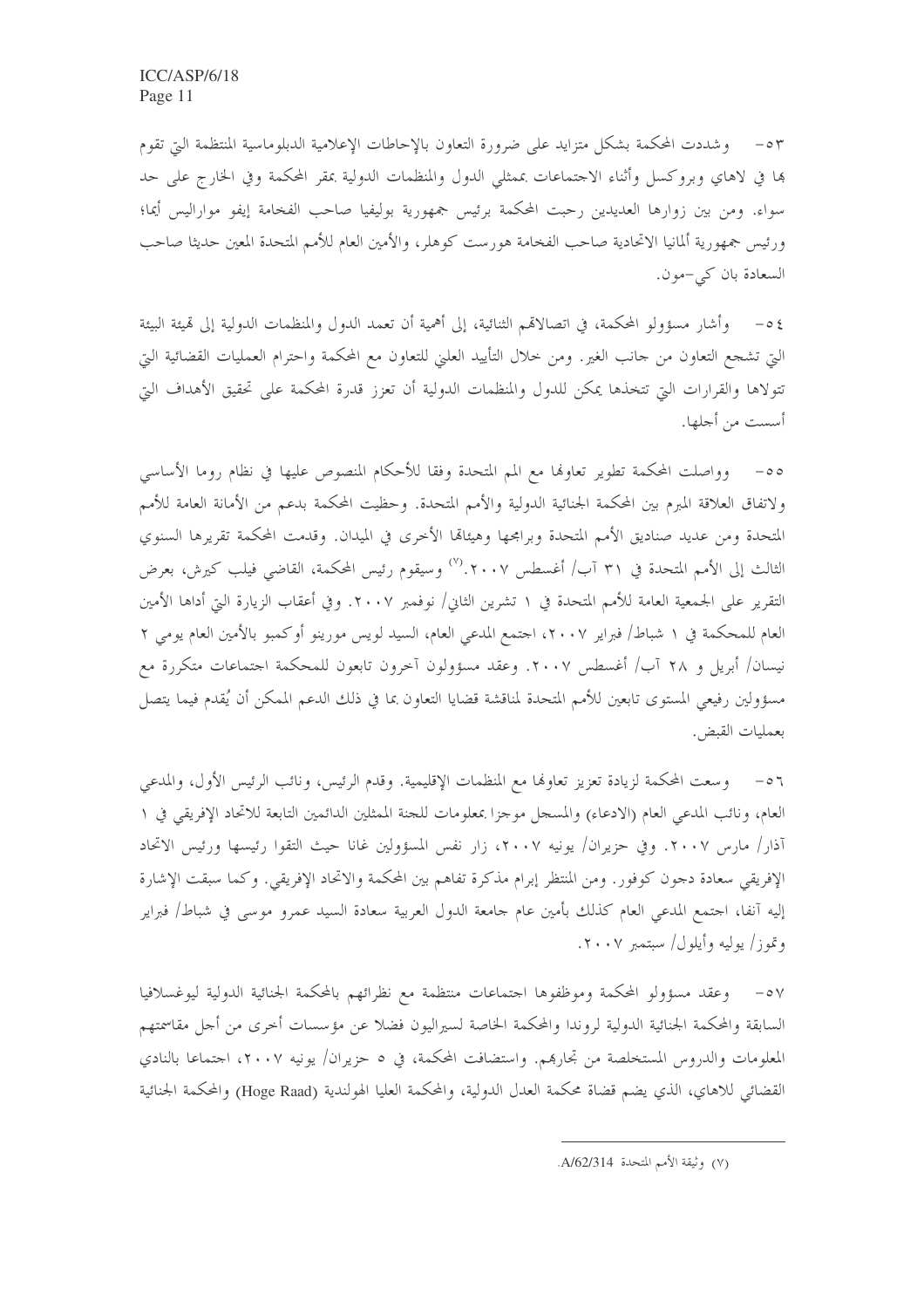الدولية والمحكمة الجنائية الدولية ليوغسلافيا السابقة، ومحكمة التحكيم الدائمة والمحكمة الخاصة بمطالبات إيران– الولايات المتحدة. وشارك كذلك قضاة المحكمة الجنائية الدولية لروندا والمحكمة الحاصة في لاهاي. واشتركت المحكمة الجنائية الدولية والمحكمة الجنائية الدولية ليوغسلافيا السابقة في تنظيم الندوة السنوية للمدعين العامين للمحاكم الدولية يومي ٦ و ٧ تشرين الأول/ أكتوبر ٢٠٠٦ في مدينة لاهاي. كما حضر مسجلو المحاكم الدولية الاجتماع السنوي المعقود في الفترة من ١٤ إلى ١٨ أيار/ مايو ٢٠٠٧ في إطار مؤتمر تورين بشأن العدالة الجنائية الدولية.

سادسا–تنظيم وإدارة المكمة

ألف– تركيب المحكمة

٥٨ – أثناء الفترة المشمولة بمذا التقرير، استقالت القاضي مورين هاردينغ كلارك بقبول تعيينها بالمحكمة العليا في إيرلندا كما استقال لأسباب شخصية القاضي كارل ت. هادسن- فيلبس واستقال لأسباب صحية القاضي كلود جوردا. واستقال نائب المدعى العام (الادعاء)، السيد سيرج برامرتز، لكي يتمكن من مواصلة عمله مفوضا بلجنة التحقيق الدولية المستقلة التابعة للأمم المتحدة، وهو المنصب الذي كان يشغله أثناء تمتعه بإجازة غياب عن المحكمة.

وفي أعقاب استقالة القاضي حوردا، قرر الرئيس إلحاق القاضي أنيتا أوشاكا، مؤقتا، بالشعبة التمهيدية  $-09$ وتكليف القاضي أوشاكا بتعويض القاضي جوردا بالدائرة التمهيدية الأولى اعتبارا من ٢٥ حزيران/ يونيه ٢٠٠٧.

وفي أعقاب اعتماد التهم الموجهة إلى السيد لوبنغا دييلو، قامت هيئة الرئاسة بتشكيل الدائرة الابتدائية  $-7.$ الأولى المؤلفة من القضاة روين بلاتمان، وإليزابيث أوديو بينيتو وأدرييان فولفرد. وفي ١٢ تموز/ يوليه ٢٠٠٧ انتخب قضاة الدائرة الابتدائية القاضى فولفرد لرئاسة حلسات محاكمة السيد لوبنغا دييلو .

وفي ٤ تموز/ يوليه ٢٠٠٧، أعاد قضاة الشعبة التهيدية انتخاب القاضي هانز–بيتر كول رئيسا للشعبة.  $-7)$ وانتُخب القاضي نافي بيلاي رئيسا لشعبة الاستئناف على أن يبدأ سريان ذلك في ٤ شباط/ فبراير ٢٠٠٧، فخلف بذلك القاضي أركي كورولا. وانتُخبت القاضي إليزابيث أوديو بينيتو رئيسة للشعبة الابتدائية مع بدء نفاذ ذلك في ۱۷ أيلول/ سبتمبر ۲۰۰۷.

وفي حلسة عامة معقودة في ١٤ حزيران/ يونيه ٢٠٠٧، قرر قضاة المحكمة– استنادا للقاعدة ١٢ من القواعد الإجرائية وقواعد الإثبات أن يُنتخب نائب للمسجل. وسوف يقومون بانتخاب نائب المسجل بالاستناد إلى قائمة بالمرشحين يعرضها المسجل.

وأخذا بعين الاعتبار أن مدة ولاية المسحل الحالي ستنتهي في تموز/ يوليه ٢٠٠٨، باشرت هيئة الرئاسة  $-71$ عملية انتخاب مسجل جديد وفقا للمادة ٤٣ من نظام روما الأساسي والقاعدة ١٢ من القواعد الإجرائية وقواعد الاثبات.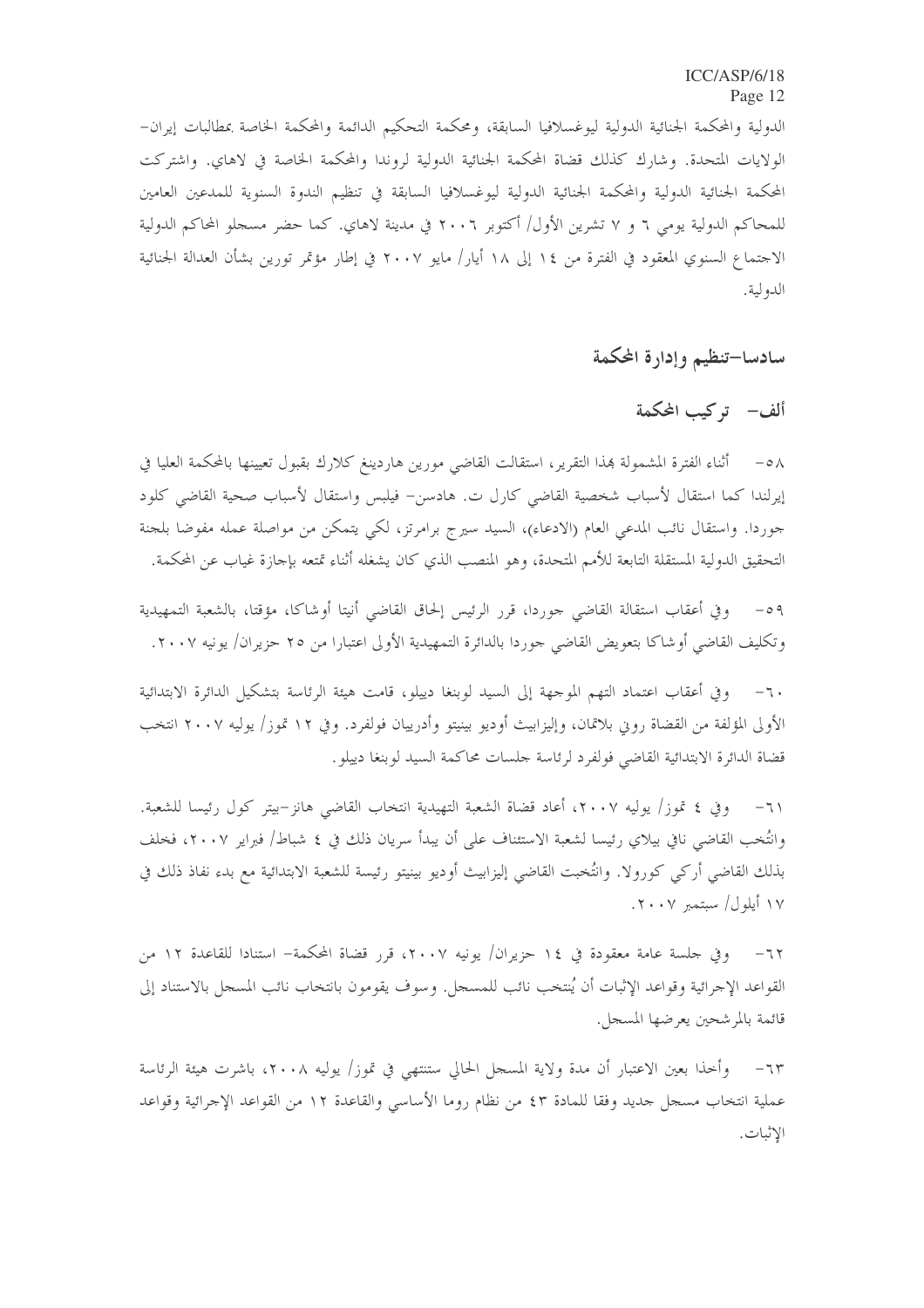٦٤– وتولى المحامي الرئيسي التابع لمكتب المحامي العام للدفاع مهام منصبه وقدم المكتب المذكور المساعدة وفقا لما تنص عليه لائحة المحكمة. وقد تم، حتى تاريخه، تسجيل أسماء ١٢٦ شخصا في قائمة الدفاع عملا بالقواعد الإجرائية وقواعد الإثبات. وشارك ١٠٥ من هؤلاء المحامين في المشاورات التي دارت مع المحكمة عن طريق حلقة دراسية نُظمت لفائدة الدفاع في مدينة لاهاي يومي ٢٨ و٢٩ أذار/ مارس ٢٠٠٧. وقد أُتيح لجميع المحامين المدرجة أسماؤهم على القائمة الوصول إلى شبكة داحلية ''extrane '' صُممت خصيصا لهم . وأُنتخب أعضاء كافة هيئة التأديب ذات العلاقة أو عُينوا كما قام المسجل بتعيين مفوضين اثنين مستقلين لتقديم المساعدة القانونية وذلك لكي يسديا إليه المشورة.

وتولى المدير التنفيذي للصندوق الاستئماني للضحايا مهام منصبه في ٣١ كانون الثاني/ يناير ٢٠٠٧. وقد  $-70$ تم إقرار الإطارين البرنامجي والمالي للصندوق في أعقاب المشاروات الموسعة التي جرت ووُضعت استراتيجية للاتصال وبُوشرت أنشطة ميدانية في كل من أوغندا وجمهورية الكونغو الديمقراطية. وشرعت أمانة الصندوق في التحضيرات التي تكفل لها وجودها في الميدان بحلول أواخر عام ٢٠٠٧. وواصلت الدول الأطراف مساهماهّا في الصندوق وفي الإعلان عن تيرعات لفائدته.

#### باء– التخطيط الاستراتيجي

٦٦– واصلت المحكمة، بتوجيه من مجلس التنسيق، تنفيذ الخطة الاستراتيجية التي تم اعتمادها وتقديمها إلى الجمعية في عام ٢٠٠٦ (ICC/ASP/5/6). وركزت المحكمة بوجه خاص، ضمن أولوياقما المتعلقة بالتنفيذ في عام ٢٠٠٧، على وضع وتوضيح مناهج لاتخاذ القرارات تعمل بشكل جيد للتواصل فيما بين الأجهزة وداحل كل جهاز منها وتنفيذ الخطة الاستراتيجية المتعلقة بالتوعية واستحداث استراتيجية قمم المحكمة بأسرها تتناول قضايا الضحايا وتحقيق تقدم حوهري على صعيد إنجاز الأهداف ذات الصلة بالموارد البشرية. وتنفيذ الخطة الاستراتيجية ساعد على تمتين التعاون ما بين الأجهزة والإدارة الداخلية للمحكمة.

٦٧− وتعكف المحكمة على وضع خطة شاملة للموارد البشرية وترمى إلى إنجازها قُبيل الدورة المقبلة للحنة الميزانية والمالية خلال الأشهر الستة الأولى من عام عام ٢٠٠٨. وتركز استراتيجية الموارد البشرية على تحديد فرص التطوير الوظيفي بالنسبة لأصحاب الأداء الجيد من الموظفين ورعايتهم والنهوض بشؤون الموظفين وتدريبهم و تعيينهم.

وقامت المحكمة، في إطار تنفيذ استراتيجيتها المتعلقة بتكنلوجيات المعلومات والاتصال، بإنشاء مكتب  $-7\lambda$ لإدارة المشاريع مسؤول عن وضع مقاييس المشاريع الراهنة والمقبلة في مجال تكنلوجيا المعلومات والاتصال وللإستفادة القصوى منها وتحسينها، وذلك بمدف المساهمة في تحسين العمليات القضائية والإدارية التي تضطلع بما المحكمة.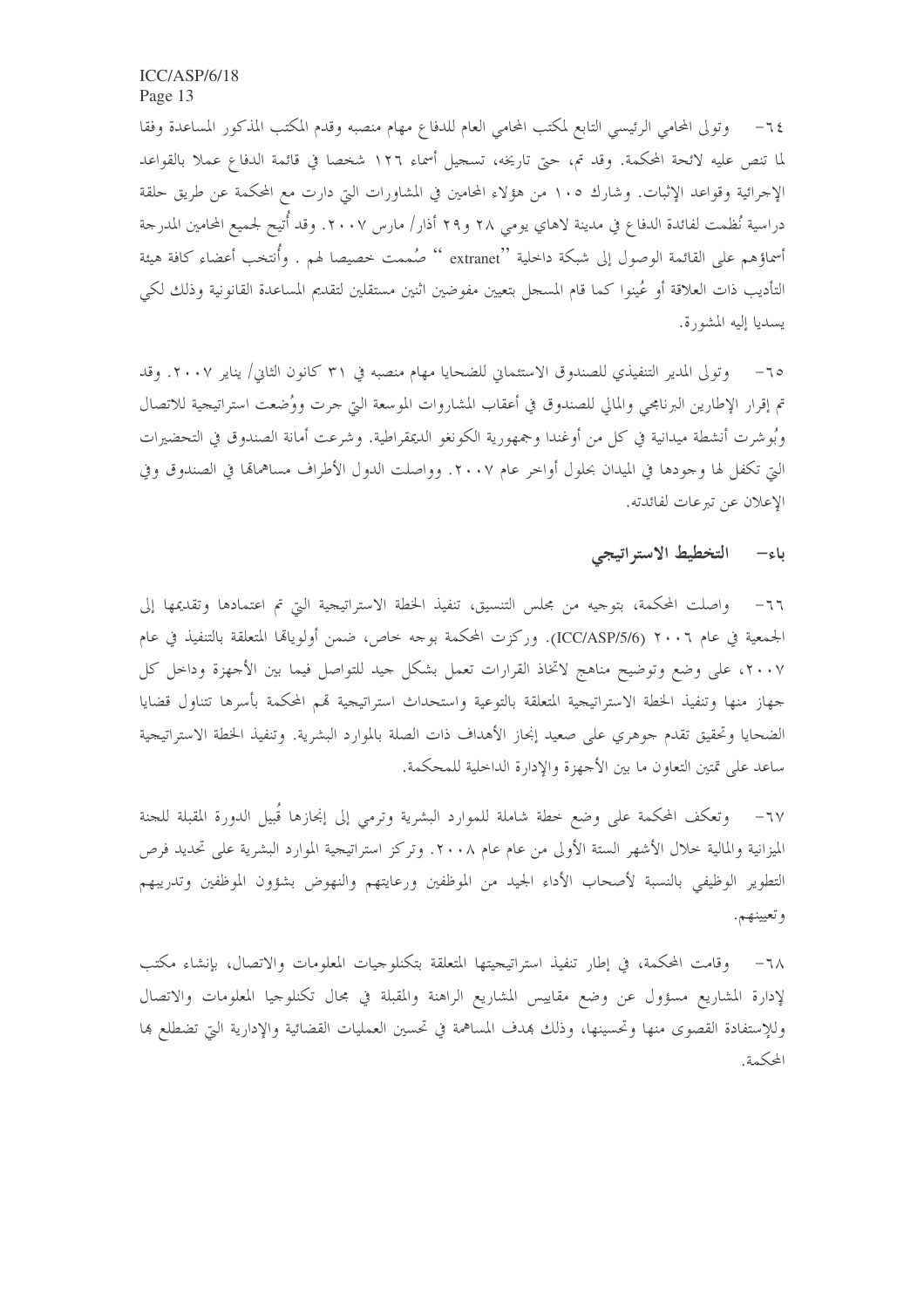واستخدمت المحكمة الخطة الاستراتيجية أساسا لوضع الميزانية البرنامجية المقترحة لعام ٢٠٠٨. وقد  $-79$ استُمدت أهداف البرامج والبرامج الفرعية من الأهداف الإستراتيجية للمحكمة فتحسن بذلك حانب توافق موارد المحكمة مع أولويالها.

٧٠– وبرغم ماتحقق من مكاسب، فإن تجربة المحكمة الأولى في مجال تنفيذ الخطة الاستراتيجية في عام ٢٠٠٧ لم تف بالتوقعات المرتقبة. وفي أواخر عام ٢٠٠٧ ستقوم المحكمة باستغراض أولوياقما وخططها وعملياقما المتعلقة بتنفيذ الخطة الاستراتيجية لعام ٢٠٠٨.

وباشرت المحكمةحوارا مع مكتب الجمعية من خلال فريقه العامل في لاهاي. ويعتبر دعم الدول الأطراف أمرا أساسيا بالنسبة لنجاح تنفيذ الخطة الاستراتيجية. وستواصل المحكمة العمل مع الفريق العامل في لاهاي من أجل زيادة توطيد الاتصال بين المحكمة والدول الأطراف.

#### جيم – العمليات الميدانية

٧٢– كان الأمن هاجسا جديا في مختلف الحالات ولا سيما بالنسبة لجمهورية الكونغو الديمقراطية ودارفور، السودان. وبالنظر إلى الحالة الأمنية، عمدت المحكمة إلى الإحلاء الكامل المؤقت لجميع الموظفين من المكتب الميدان الكائن في كينشاسا. ويجري تنفيذ نظام لتقديم الدعم الطبي الميداني لمساعدة الموظفين في الميدان. واتخذت المحكمة تدابير للحماية والاستجابة المحليتين بصدد الضحايا في كل من أوغندا وجمهورية الكونغو الديمقراطية وفيما يتصل بالحالة في دارفور، السودان. وشرعت المحكمة في اتخاذ تدابير مماثلة في جمهورية إفريقيا الوسطى. بيد أن الزيادة الكبيرة في عدد الأفراد الذين يتطلبون الحماية فضلا عن انعدام الأمن والقيود اللوجستية في المناطق التي تشهد عمليات خلقت تحديات حدية في وجه المحكمة فيما يتصل بحماية الضحايا والشهود.

٧٣– وعملت المحكمة على تطوير وتعزيز مكاتبها الميدانية في ضوء الظروف التي تحف بمختلف الحالات. وقامت المحكمة بنقل أماكن عملها في كينشاسا، بجمهورية الكونغو الديمقراطية، وأبيشي، بتشاد وكمبالا بأوغندا بسبب متطلبات الأمن والمتطلبات اللوجستية والتشغيلية. وعززت المحكمة وثبتت مكتبها الميداني المتقدم في بونيا، بجمهورية الكونغو الديمقراطية وذلك لكي تتمكن من العمل بمزيد من الاستقلالية في الجزء الشرقي من ذلك البلد. ومع افتتاح التحقيق في جمهورية إفريقيا الوسطى شرعت المحكمة في إقامة مكتب ميداني حديد في العاصمة بانغي. وأولت المحكمة اهتماما كبيرا بالمكاتب باعتبارها المرآة التي تعكس صورة المحكمة في مختلف المناطق.

٧٤– وتمشيا مع الخطة الاستراتيجية المتعلقة بالتوعية، عينت المحكمة موظفين إضافيين في مكاتبها الميدانية يكرسون جهودهم للأنشطة التوعوية. كما عينت المحكمة موظفين موجودين في يالميدان للزيادة في أنشطتها الرامية إلى توفير المعلومات والدعم والتدريب كممثلين قانونين وغيرهم من الوسطاء القائمين بشؤون الضحايا معززة بذلك الدعم الذي تقدمه للضحايا الذين يلتمسون المشاركة في الاجراءات ويسعون للحصول على جبر ما لحق هم من أضرار.